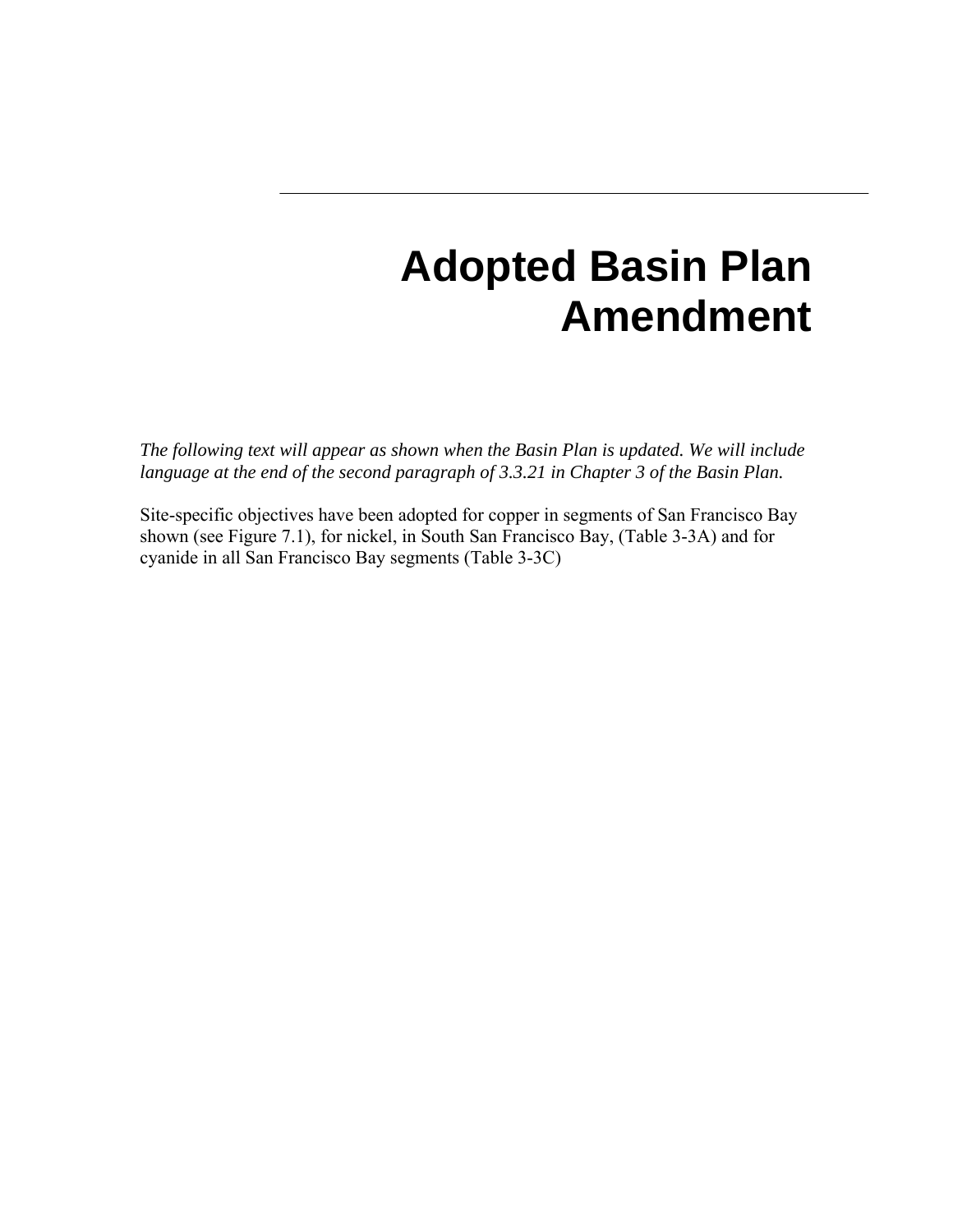| Compound | 4-day<br>Average<br>$(CCC)^1$ | 1-hr Average<br>$(CMC)^2$ | <b>Extent of Applicability</b>                                                                                                                                                                                                                                 |
|----------|-------------------------------|---------------------------|----------------------------------------------------------------------------------------------------------------------------------------------------------------------------------------------------------------------------------------------------------------|
| Copper   | 6.9                           | 10.8                      | The portion of Lower San Francisco Bay south of the line<br>representing the Hayward Shoals shown on Figure 7.1, and South<br>San Francisco Bay.                                                                                                               |
| Copper   | 6.0                           | 9.4                       | The portion of the delta located in the San Francisco Bay Region,<br>Suisun Bay, Carquinez Strait, San Pablo Bay, Central San<br>Francisco Bay, and the portion of Lower San Francisco Bay north<br>of the line representing the Hayward Shoals on Figure 7.1. |
| Nickel   | 11.9                          | 62.4                      | South San Francisco Bay                                                                                                                                                                                                                                        |

#### **Table 3-3A: Water Quality Objectives for Copper and Nickel in San Francisco Bay**

<sup>\*</sup>Handbook of Water Quality Standards,  $2^{nd}$  ed. 1994 in Section 3.7.6 states that the CMC = Final AcuteValue/2; 62.4 is the Final Acute Value (resident species database)/2; so the site-specific CMC is lower than the California Toxics Rule value because we are using the resident species database instead of the National Species Database.

1 Criteria Continuous Concentration

2 Criteria Maximum Concentration

*Amend the following language in Chapter 4 of the Basin Plan as follows:* 

#### SITE-SPECIFIC OBJECTIVES

Site-specific objectives have been adopted by the Water Board for copper in San Francisco Bay and for nickel in South San Francisco Bay, (Table 3-3A) and for cyanide in San Francisco Bay (Table 3-3C).

#### **7.2. A WATER QUALITY ATTAINMENT STRATEGY TO SUPPORT COPPER SITE-SPECIFIC OBJECTIVES FOR SAN FRANCISCO BAY AND NICKEL SITE-SPECIFIC OBJECTIVES FOR SOUTH SAN FRANCISCO BAY**

The Water Quality Attainment Strategy (WQAS) for copper in all San Francisco Bay segments (see Figure 7.1) and nickel in South San Francisco Bay is designed to prevent water quality degradation and ensure attainment of the copper and nickel site-specific objectives (SSOs). This section describes the details of the WQAS and how the Water Board will use its regulatory authority to implement this strategy.

The four elements of the WQAS are:

- Control measures/actions to minimize the discharge of copper-from wastewater treatment plants, urban runoff, anti-fouling boat paints, and lagoons to ensure that significant copper sources are properly managed;
- Statistically-based water quality "triggers" and a receiving water monitoring program that would initiate additional control measures/actions if the "triggers" are exceeded;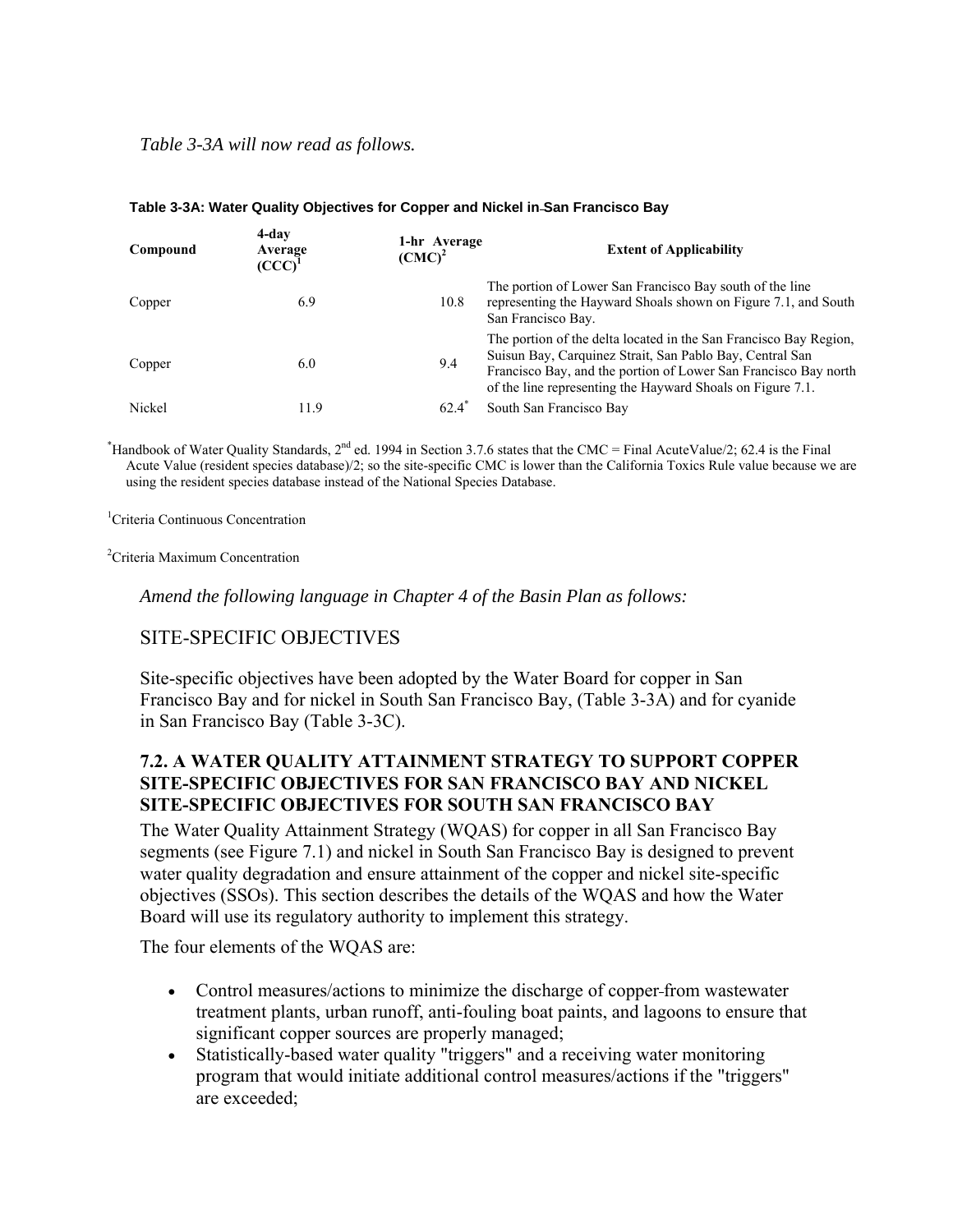- Metal translators that will be used to compute copper and nickel effluent limits for the municipal wastewater treatment plants discharging to South San Francisco Bay.
- Metal translators that will be used to compute copper effluent limits for municipal and industrial wastewater treatment plants that discharge to deep water (see Section 4.5.2.2 for definition) north of the Dumbarton Bridge.

### **7.2.1 BACKGROUND**

All San Francisco Bay segments (see Figure 7.1) meet water quality objectives for copper and nickel. Since the mid-1980s, because of effective treatment and successful pollution prevention and source control efforts, substantial reductions in metal loading to San Francisco Bay segments have been achieved. Other sources that are difficult to manage such as urban runoff (which includes copper from automobile brake pads), historical deposits of copper in the Bay sediments and natural sources of copper are among the dominant contributions to current ambient water concentrations. SSOs (see Chapter 3) for dissolved copper in all Bay segments (and nickel in South San Francisco Bay) have been derived using toxicity data representing site-specific conditions in all San Francisco Bay segments, and these SSOs fully protect San Francisco Bay beneficial uses.

## **7.2.2 IMPLEMENTATION PLAN AND MONITORING PROGRAM**

This section discusses the actions and ambient monitoring program needed to ensure continued attainment of the copper site-specific objectives throughout San Francisco Bay and ensure that copper sources are properly managed so ambient copper levels do not increase due to potential increases in loading of copper to San Francisco Bay. The implementation plan also calls for requirements in NPDES permits to support investigations to resolve three key areas of remaining technical uncertainty regarding copper: urban tributary loads and trends; toxicity to benthic organisms; and possible effects on the olfactory system of salmonids.

#### **7.2.2.1 Control Measures for Urban Runoff Management Agencies**

The NPDES permits for urban runoff management agencies shall require the implementation of best management practices and copper control measures designed to prevent urban runoff discharges from causing or contributing to exceedances of copper water quality objectives. Requirements in each permit issued or reissued and applicable for the term of the permit shall be based on an updated assessment of control measures intended to reduce copper in stormwater runoff to the maximum extent practicable. Urban runoff management agencies must implement control measures targeting: vehicle brake pads, architectural copper, copper pesticides, and industrial copper use. Additionally, these permits shall contain requirements to conduct or cause to be conducted: monitoring of copper loading to the Bay at locations and frequency sufficient to track loading trends; and technical studies to investigate possible copper sediment toxicity and sublethal effects on salmonids.

If an ambient trigger concentration in any San Francisco Bay segment (see Section 7.2.2.5) is exceeded, all urban runoff management agencies discharging to that segment shall submit a report to the Water Board that describes best management practices that are currently being implemented and additional measures, with a schedule, that will be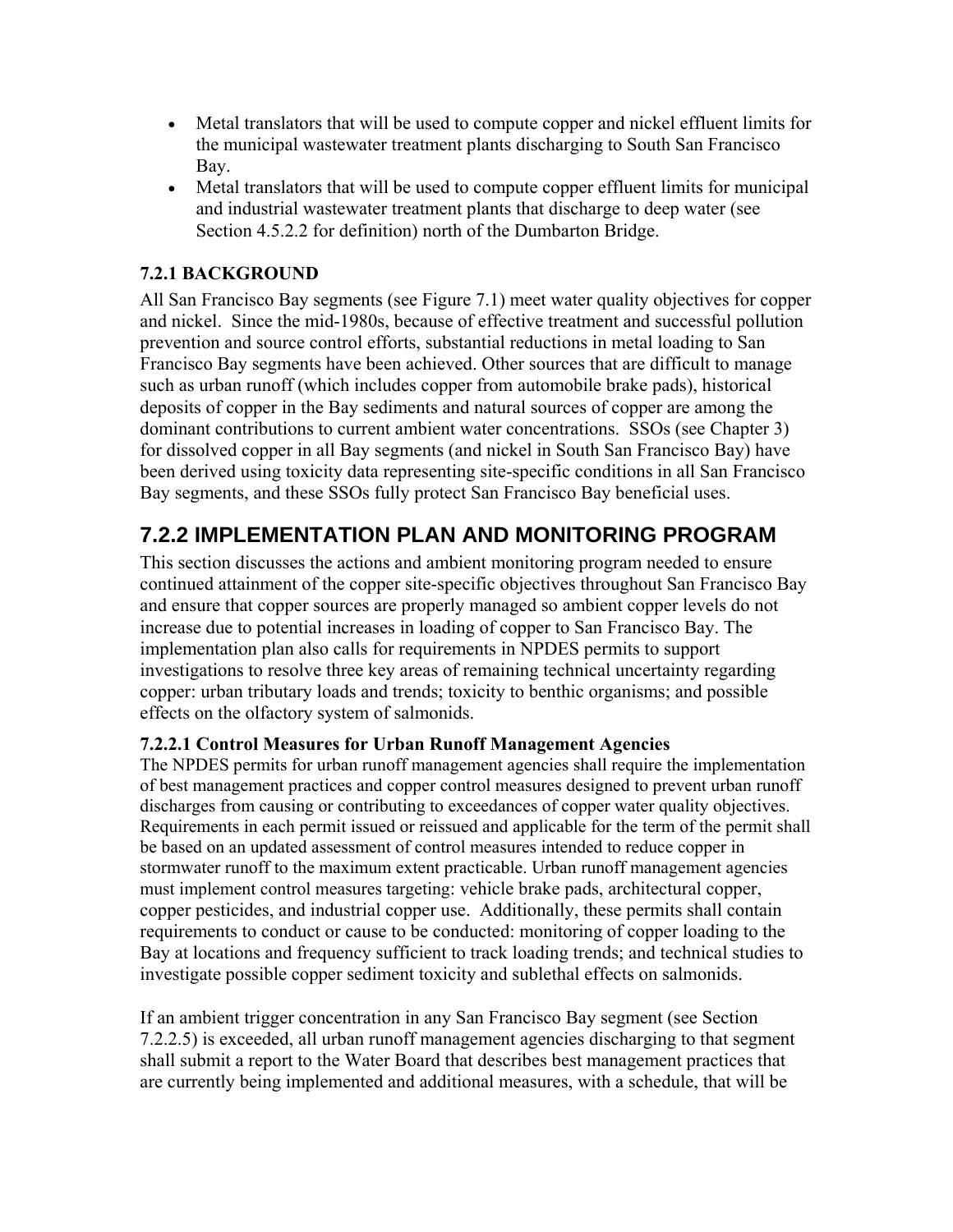implemented to prevent their copper discharges from causing or contributing to the exceedance.

#### **7.2.2.2 Control Measures for Wastewater Treatment Facilities**

The management measures for municipal and industrial wastewater treatment facilities will be implemented through their individual NPDES permits, which shall include the following elements:

- Water quality-based effluent limits (WQBELs) computed from the SSOs.
- Baseline Program of pollution prevention measures.
- Requirement to conduct or cause to be conducted technical studies to investigate possible copper sediment toxicity and sublethal effects on salmonids.
- Effluent Monitoring and Reporting.

The baseline pollution prevention measures for wastewater facilities include:

- Evaluate copper sources (all municipal and industrial facilities)
- Confirm industrial facility compliance with local pre-treatment copper limits (municipal facilities only)
- Control municipal water supply pipeline corrosion from commercial and residential sources (municipal facilities only)

More advanced, facility-specific pollution prevention measures shall be implemented by facilities that exceed a copper effluent limit due to increased copper influent loading compared to the previous year's performance. Additionally, if an ambient trigger concentration (see Section 7.2.2.5) is exceeded, each municipal and industrial wastewater facility discharging to that segment of the Bay shall evaluate the history of its facility's effluent copper concentrations. Those facilities with increasing copper effluent trends shall develop and implement plans to control these increasing levels.

#### METAL TRANSLATORS

An important regulatory element of the WQAS is the specification of metal translators. Water quality objectives for copper and nickel are expressed as dissolved metal concentrations. Effluent limits for the wastewater dischargers' treatment facilities are expressed as total metal concentrations and must be calculated according to the procedure outlined in the "Policy for Implementation of Toxics Standards for Inland Surface Waters, Enclosed Bays, and Estuaries of California". Therefore, for metals like copper and nickel, the calculation of an effluent limit requires the use of a ratio of total to dissolved metals called the metal translator.

South San Francisco Bay copper and nickel translators were developed using a regression relationship between the translators and total suspended solids (TSS). The translators were computed by evaluating the upper 95% confidence interval regression relationship at the median TSS value for South San Francisco Bay. For this reason, there is a single translator value for each metal (Table 7.2-1). The higher translators that result from using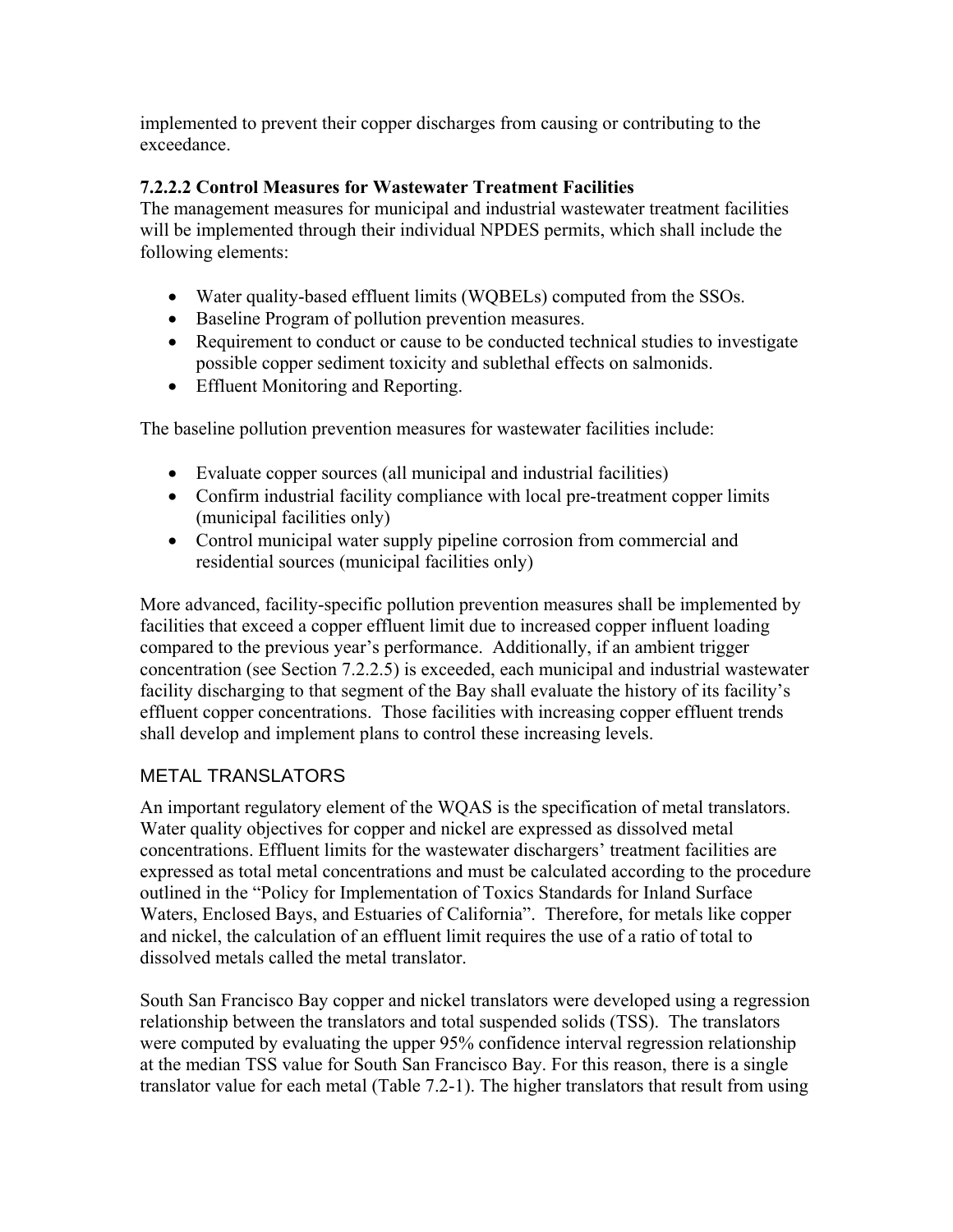the upper confidence level regression result in lower numeric effluent limits and provide an additional measure of protection of beneficial uses.

There is not a strong relationship between TSS and translators for the segments of the Bay north of the Dumbarton Bridge. There are geographic differences in computed translators between the northernmost segments and those in the southern segments the Bay. In such cases, median and 90th percentile translators can be computed from available data for use in computing average monthly and maximum daily effluent limits, respectively. The translators in Table 7.2-2 apply only to deepwater wastewater discharges to San Francisco Bay because the available translator data are not representative of shallow water discharge (defined as those wastewater discharges that have been granted an exception to the prohibition against wastewater discharges into nontidal water, dead-end sloughs or at any point that wastewater does not receive dilution of at least 10:1) locations. Shallow water wastewater dischargers must develop translators applicable to the discharge location at the time of permit reissuance.

**Table 7.2-1 Translators Applicable to South San Francisco Bay Municipal Wastewater Discharges for Copper and Nickel** 

| Bay Segments            | <sup>1</sup> Copper Translator For<br><b>Effluent Limit</b> | Nickel Translator For<br><b>Effluent Limit</b> |
|-------------------------|-------------------------------------------------------------|------------------------------------------------|
|                         | Calculation                                                 | Calculation                                    |
| South San Francisco Bay | 0.53                                                        | (144)                                          |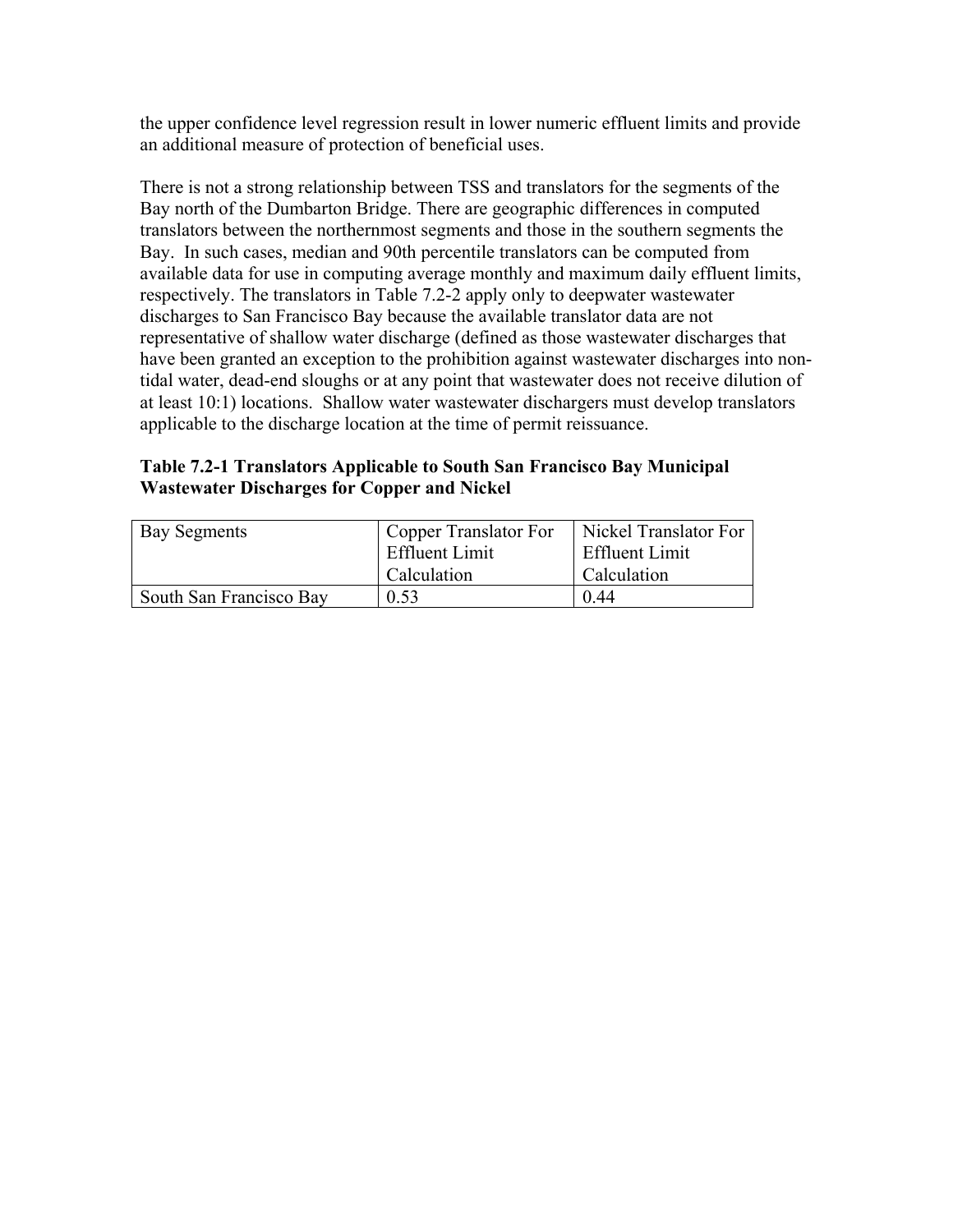#### **Table 7.2-2 Translators Applicable to Other San Francisco Bay Municipal and Industrial Wastewater Deep Water Discharges for Copper**

| Bay Segments              | Copper Translator For | Copper Translator     |
|---------------------------|-----------------------|-----------------------|
|                           | Average Monthly       | For Maximum Daily     |
|                           | <b>Effluent Limit</b> | <b>Effluent Limit</b> |
|                           | Calculation           | Calculation           |
| Suisun Bay                | 0.38                  | 0.66                  |
| San Pablo Bay             |                       |                       |
| Central San Francisco Bay | 0.73                  | 0.87                  |
| Lower San Francisco Bay   |                       |                       |

#### **7.2.2.3 Copper From Anti-Fouling Boat Paint**

Paints applied to boats and ships to control unwanted "fouling" growth on their hulls often contain copper-based biocides. In San Francisco Bay, there are major ports, industrial piers, and dozens of marinas. Boats and ships coated with copper-containing biocides may release copper directly into the Bay during storage, operation, and in-water maintenance.

The Water Board is relying on the authority of the California Department of Pesticide Regulation (DPR) to regulate the pesticidal use of copper in antifouling paints such that water quality objectives will be attained. The Water Board will work with DPR as it executes its regulatory strategy for biocides in marine antifouling coatings, which includes monitoring to evaluate water quality impacts and review of registration status.

#### **7.2.2.4 Control Measures for Lagoons**

There are many managed lagoons that are hydraulically connected to the Bay. Because of nutrient loading and stagnant conditions, excessive growth of aquatic plants and algae can cause nuisance conditions. In addition to mechanical harvesting, copper-based algaecides are used to control nuisance plant and algae growth. The application of these algaecides is permitted under the State Water Board's Statewide General NPDES Permit (Order No. 2004-0009-DWQ) for discharges of aquatic pesticides to surface waters. The Water Board recognizes coverage under the general permit as being sufficient to ensure that application of copper pesticides to lagoons shall not cause or contribute to violations of the water quality objectives.

#### **7.2.2.5 Ambient Monitoring Program**

The implementation plan establishes copper control measures in order to prevent increases in ambient dissolved copper concentrations. Ambient concentrations of copper in the Bay have remained essentially unchanged from 1993 through 2006 and are not expected to increase in the future. In order to determine systematically if ambient concentrations have increased, specific copper concentration triggers are compared to data collected through the Regional Monitoring Program for Trace Substances (RMP). This is accomplished by calculating every year the three-year rolling mean of RMP copper concentrations in segments of the Bay. These rolling mean concentrations will be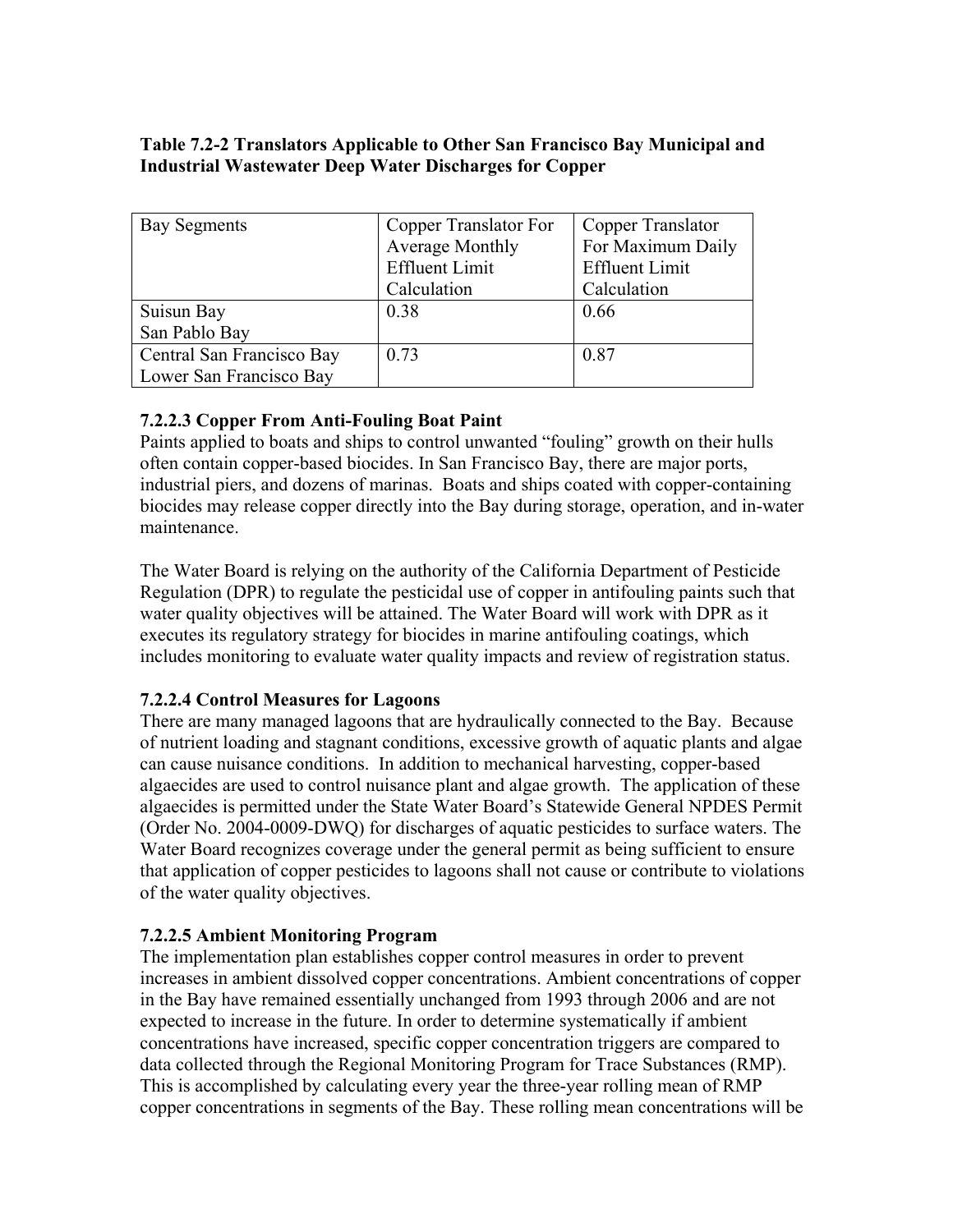compared to trigger concentration values for each segment. The trigger concentrations (shown in Table 7.3) were calculated in order to detect a change (from 2003 concentrations) in dissolved copper concentration of about 1 μg/L with a statistical power of 99%. If the trigger concentration is exceeded in any Bay segment, the Water Board will investigate causes of the exceedance and potential control options and require wastewater and urban runoff dischargers to that segment to investigate whether they have caused or contributed to the exceedance and, if so, to identify and submit a plan and schedule to implement controls to resolve their contribution to the exceedance.

The Water Board will assess the continued appropriateness of the SSOs for San Francisco Bay should conditions change in Bay water quality. Dissolved organic carbon (DOC) will be used as a surrogate measure of the protective effect of Bay water against copper water column toxicity. An analysis and evaluation of trends in DOC data collected through the RMP will determine whether or not additional water column toxicity tests are needed to confirm that the SSOs are protective. In addition, the Water Board will evaluate sediment copper concentration and sediment toxicity data collected through the RMP to assess possible effects related to copper accumulation in Bay sediments. The need for a reevaluation of the SSOs or other regulatory actions will be established through the triennial review of the Basin Plan.

**Table 7.3 Dissolved Copper (μg/L) Trigger Concentrations at 99% Statistical Power.** 

| Bay Segment (or portion thereof)                  | Trigger Level $(\mu g/L)$ |
|---------------------------------------------------|---------------------------|
| Suisun Bay                                        | 2.8                       |
| San Pablo Bay                                     | 3.0                       |
| Central San Francisco Bay                         | 2.2                       |
| Lower San Francisco Bay (north Hayward Shoals)    |                           |
| Lower San Francisco Bay (south of Hayward Shoals) | 3.6                       |
| South San Francisco Bay                           | 42                        |